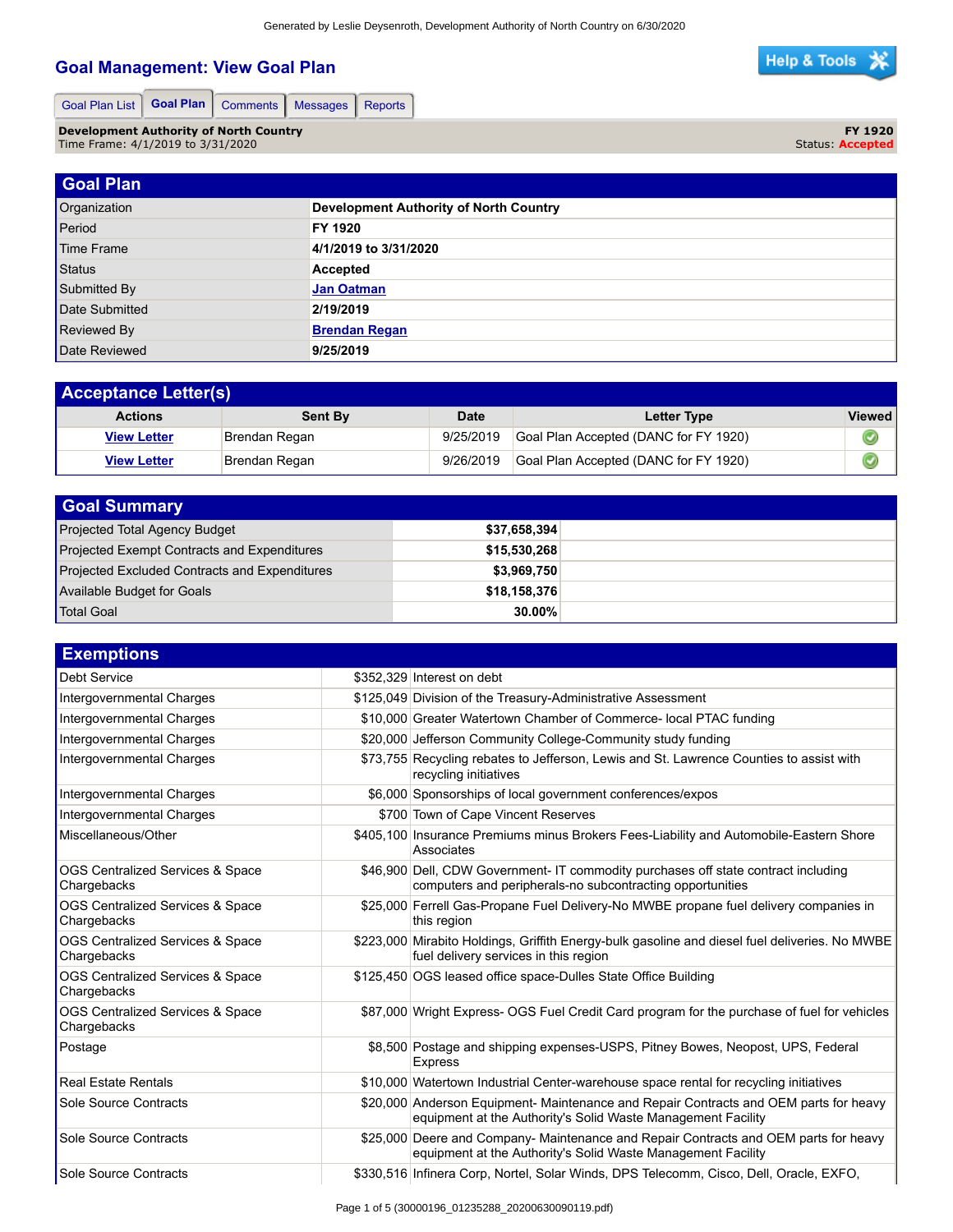|                                 | Fluke Networks- Proprietary Maintenance Contracts for existing<br>Telecommunications specialized equipment.                                                                                                                                                                                                                                                                                                                                                                                                                                                                                                                                                                                   |
|---------------------------------|-----------------------------------------------------------------------------------------------------------------------------------------------------------------------------------------------------------------------------------------------------------------------------------------------------------------------------------------------------------------------------------------------------------------------------------------------------------------------------------------------------------------------------------------------------------------------------------------------------------------------------------------------------------------------------------------------|
| Sole Source Contracts           | \$25,000 Milton Cat- Maintenance and Repair Contracts and OEM parts for heavy equipment<br>at the Authority's Solid Waste Management Facility                                                                                                                                                                                                                                                                                                                                                                                                                                                                                                                                                 |
| Sole Source Contracts           | \$283,998 Proprietary software/computer technical support, maintenance, licensing and<br>software update expenses for the current software programs used in Authority<br>Divisions/Operations (Solarwinds, IV4, Enghouse Networks, NexGen, Knowbe4,<br>Docusign, Pipelogix, Paradigm Software, SVA Consulting, Paperless Business<br>Systems-eRequester, Zoho Corp, Bamboo HR, Philadelphia Industrial Dev Corp,<br>RTB-OnBase, Scadatek, Win-911 Software, ESRI, VHB Engineering, Waypoint<br>Technolody Group, Evo Studios)                                                                                                                                                                 |
| Sole Source Contracts           | \$10,000 Scale Service & Supply--Maintenance and repair contract and annual NYS<br>calibration for truck scales at the Authority's Solid Waste Management Facility                                                                                                                                                                                                                                                                                                                                                                                                                                                                                                                            |
| <b>Staff Expenses</b>           | \$9,300 Benefit Services Group- 125 Fees, 105 Fees, COBRA Administration Fees                                                                                                                                                                                                                                                                                                                                                                                                                                                                                                                                                                                                                 |
| <b>Staff Expenses</b>           | \$48,500 Cortech- Third party temporary labor/staffing                                                                                                                                                                                                                                                                                                                                                                                                                                                                                                                                                                                                                                        |
| <b>Staff Expenses</b>           | \$13,875 Dues, Subscription, Memberships to Job Related Professional Organizations-NYS<br>Association for Reduction, Reuse and Recycling, Rural Water Association, Jefferson<br>County Highway Association, Fort Drum Regional Liaison Org, North Country<br>Alliance Local Development Corp, NYS Economic Dev, Points North Housing<br>Coalition, NYS Rural Housing Coalition, North Country Human Resources, Society<br>for Human Resources, NYS Dept of Ag & Markets, NYS Association of Solid Waste<br>Management, Solid Waste Association of North America, Greater Watertown<br>Chamber of Commerce, St Lawrence County Chamber of Commerce, Lewis County<br><b>Chamber of Commerce</b> |
| <b>Staff Expenses</b>           | \$6,571,613 Employee Wages - \$6,095,567.00<br>FICA - \$466.046<br>Unemployment - \$10,000                                                                                                                                                                                                                                                                                                                                                                                                                                                                                                                                                                                                    |
| Staff Expenses                  | \$745,711 Excellus Health Plan, Simply Prescriptions- Health insurance and prescription<br>coverage for current and retired employees                                                                                                                                                                                                                                                                                                                                                                                                                                                                                                                                                         |
| <b>Staff Expenses</b>           | \$4,202 First Unum-Disability Insurance                                                                                                                                                                                                                                                                                                                                                                                                                                                                                                                                                                                                                                                       |
| <b>Staff Expenses</b>           | \$840,381 NYS Employee's Retirement-annual payment to NYERS for employees' retirement                                                                                                                                                                                                                                                                                                                                                                                                                                                                                                                                                                                                         |
| <b>Staff Expenses</b>           | \$13,775 Occupational Medicine, Med Ready-Employee physicals, drug screening, on the job<br>injuries                                                                                                                                                                                                                                                                                                                                                                                                                                                                                                                                                                                          |
| Staff Expenses                  | \$61,885 Staff Training & Development - (Safety Training, Defensive Driving Training,<br>Computer Training, Leadership Training, Professional Conferences/Seminars)<br>CITEC, DDP of Oswego County, NYS Assn of Reduction, Reuse and Recycling,<br>NYS Assn of Solid Waste Management, Solid Waste Assn of North America-NY<br>Chapter, NNY Water Works Assn, NY Section AWWA, NYWEA, OSEA, American<br>Water Works Assn,, Thousand Island Emergency Rescue, Jefferson Leadership<br>Institute through GWCOC, Morrisville State College, Society of Human Resources<br>Management, Jefferson Community College                                                                                |
| <b>Staff Expenses</b>           | \$190,169 The State Insurance Fund / Lovell- Workers Compensation                                                                                                                                                                                                                                                                                                                                                                                                                                                                                                                                                                                                                             |
| <b>Staff Expenses</b>           | \$10,270 Watertown American Legion-parking space rental for employees working at the<br>Dulles State Office Buildings                                                                                                                                                                                                                                                                                                                                                                                                                                                                                                                                                                         |
| Taxes, Fines, Fees & Assessment | \$45,422 Comerica-Trustee Fees                                                                                                                                                                                                                                                                                                                                                                                                                                                                                                                                                                                                                                                                |
| Taxes, Fines, Fees & Assessment | \$1,200 Credit card processing fees                                                                                                                                                                                                                                                                                                                                                                                                                                                                                                                                                                                                                                                           |
| Taxes, Fines, Fees & Assessment | \$12,300 Filing fees-Telecomm mandatory local number portability filing fees                                                                                                                                                                                                                                                                                                                                                                                                                                                                                                                                                                                                                  |
| Taxes, Fines, Fees & Assessment | \$6,000 NYS Dept of Environmental Conservation Permit Fees-SPDES, Bulk Petroleum<br>Storage, 364 Permit, Title V                                                                                                                                                                                                                                                                                                                                                                                                                                                                                                                                                                              |
| Taxes, Fines, Fees & Assessment | \$3,000 Permit fees- Jefferson County Code Enforcement                                                                                                                                                                                                                                                                                                                                                                                                                                                                                                                                                                                                                                        |
| Taxes, Fines, Fees & Assessment | \$8,200 The Bank of New York, Manufacturers and Traders Trust-Trustee Fees                                                                                                                                                                                                                                                                                                                                                                                                                                                                                                                                                                                                                    |
| Taxes, Fines, Fees & Assessment | \$845,671 Town of Rodman, Watertown City School District-Host Community Benefits.<br>Contractual obligation paid to the Town of Rodman as the host community to the<br>Authority's landfill facility based on waste tonnages and landfill gas to energy<br>production, City of Watertown School District contractual obligation for project<br>development agreement within their district                                                                                                                                                                                                                                                                                                    |
| <b>Telephones</b>               | \$64,620 Verizon, Frontier, Paetec, TDS Telecom, Creg Systems, Verizon Wireless-Landline<br>and Cell Phone expenses                                                                                                                                                                                                                                                                                                                                                                                                                                                                                                                                                                           |
| Travel Reimbursements           | \$116,668 Employee and Board of Directors Travel Reimbursements including Mileage, Meals,<br>Lodging and other relevant reimbursable expenses                                                                                                                                                                                                                                                                                                                                                                                                                                                                                                                                                 |
| <b>Tuition Reimbursements</b>   | \$10,000 Employee tuition reimbursement-Continuing education                                                                                                                                                                                                                                                                                                                                                                                                                                                                                                                                                                                                                                  |
| Utilities                       | \$175,000 Collocation expense- Telecommunications- Frontier Citizens Comm of NY,<br>Wholesale Carrier Services, Windstream, Level 3 Communications, TVC Albany,<br>Windstream KDL                                                                                                                                                                                                                                                                                                                                                                                                                                                                                                             |
| Utilities                       | \$24,696 Conduit lease-Telecommunications-Niagara Mohawk, Verizon                                                                                                                                                                                                                                                                                                                                                                                                                                                                                                                                                                                                                             |
| <b>Utilities</b>                | \$147,700 National Grid-Natural Gas & Electricity                                                                                                                                                                                                                                                                                                                                                                                                                                                                                                                                                                                                                                             |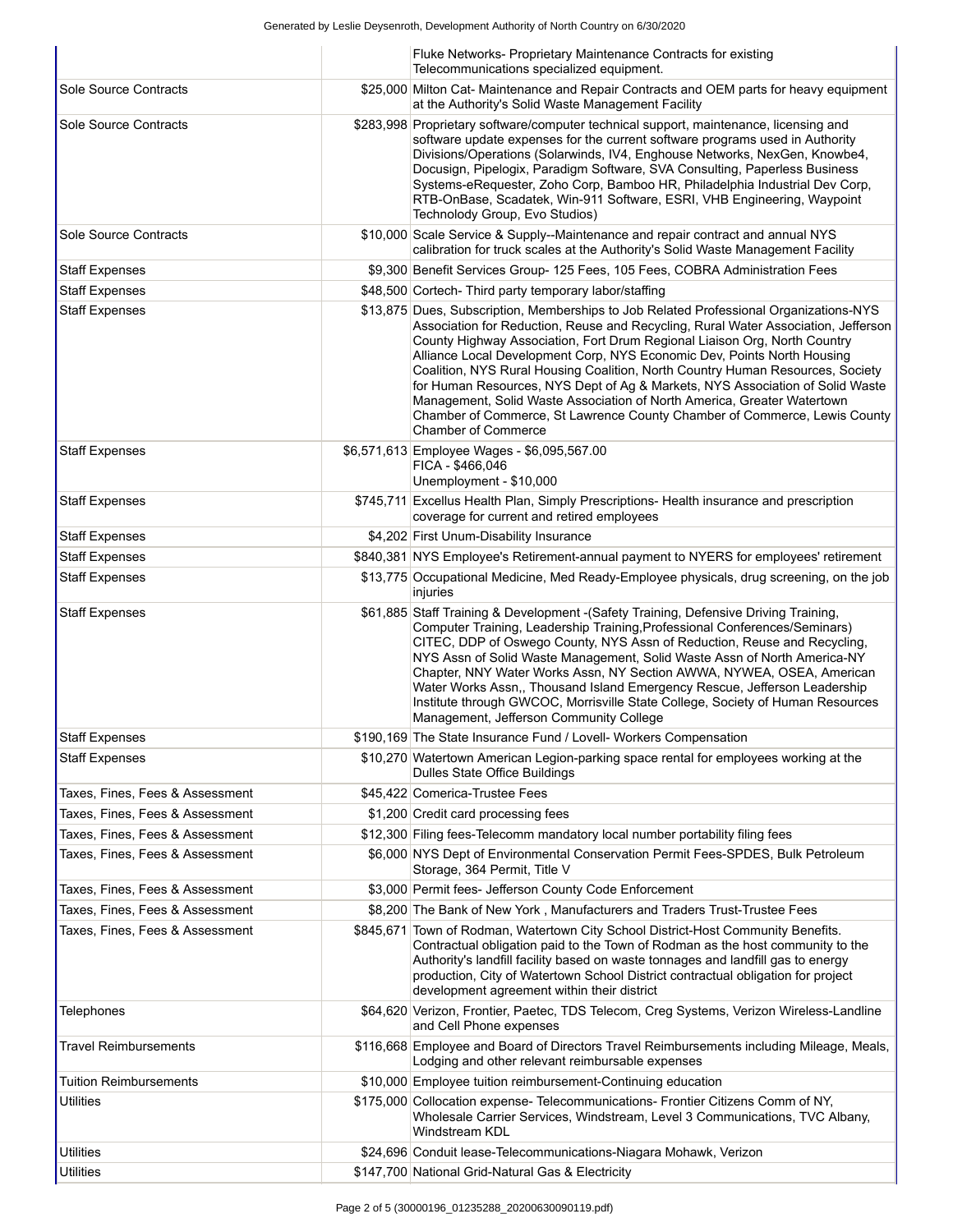| <b>Utilities</b>         |              | \$560,841 Offnet Circuit Lease-Telecommunications- Primelink, SLIC Networks, Cable<br>Communications of Willsboro, Cogent Communications, Crown Point Network<br>Technologies, Fibertech Holdings Corp, Mohawk Networks, Northland Networks,<br>Syracuse Metronet, Time Warner Cable, NYSERNET.org, Westelcom, Windsteam<br>KDL |
|--------------------------|--------------|---------------------------------------------------------------------------------------------------------------------------------------------------------------------------------------------------------------------------------------------------------------------------------------------------------------------------------|
| <b>Utilities</b>         |              | \$259,380 Pole Attachment Fees-Telecommunication - Chazy Westport Communications, TDS<br>Edwards Telephone Co, Township Telephone Co, V of Philadelphia, Frontier<br>Communications, NYSEG, V of Tupper Lake, Niagara Mohawk, Verizon                                                                                           |
| Utilities                |              | \$95,000 Premier Utility Locating- Underground utility locating services for<br>Telecommunications                                                                                                                                                                                                                              |
| Utilities                |              | \$1,563,527 Sewage Treatment and leachate disposal- City of Watertown (City Comptroller)                                                                                                                                                                                                                                        |
| Utilities                |              | \$11,600 Time Warner Cable Road Runner, Westelcom-Internet services                                                                                                                                                                                                                                                             |
| <b>Utilities</b>         |              | \$856,465 Water Treatment and Water Purchases-City of Watertown (City Comptroller), T of<br>Cape Vincent, V of Cape Vincent                                                                                                                                                                                                     |
| <b>Total Exemptions:</b> | \$15,530,268 |                                                                                                                                                                                                                                                                                                                                 |

| <b>Exclusions</b>                                                              |                                                                                                                                                                                                                                                                                                                                                                                                                                                                                                                                                                                                                                                                                                                                                                                                                                                                                                                                                                                                         |
|--------------------------------------------------------------------------------|---------------------------------------------------------------------------------------------------------------------------------------------------------------------------------------------------------------------------------------------------------------------------------------------------------------------------------------------------------------------------------------------------------------------------------------------------------------------------------------------------------------------------------------------------------------------------------------------------------------------------------------------------------------------------------------------------------------------------------------------------------------------------------------------------------------------------------------------------------------------------------------------------------------------------------------------------------------------------------------------------------|
| Business Services (e.g. copying, advertising,<br>secretarial, janitorial)      | \$114,750 Multi Media (local media outlets for advertising Authority sponsored community<br>events such as Household Hazardous Waste Collections, Recycling Initiatives,<br>Open House, etc- Community Broadcasters, Flack Broadcasting Group, North<br>Country This Week, Newzjunky, Stephens Media Group, LinkingLewisCounty.com,<br>Thousand Islands Printing, Time Warner Cable Media Sales, Watertown Daily<br>Times, WWNY-TV, WWTI-TV                                                                                                                                                                                                                                                                                                                                                                                                                                                                                                                                                             |
| Services                                                                       | \$60,000 Agricultural Plastics and Book Recycling - specialized equipment specific to<br>recycling of these commodities-no subcontracting opportunities                                                                                                                                                                                                                                                                                                                                                                                                                                                                                                                                                                                                                                                                                                                                                                                                                                                 |
| Services                                                                       | \$75,000 Clean Harbors Environmental Services-Household Hazardous Waste Collections-<br>requires special permits, licenses, training, insurance & liability, transportation and<br>disposal at licensed hazardous waste facilities-no subcontracting opportunities                                                                                                                                                                                                                                                                                                                                                                                                                                                                                                                                                                                                                                                                                                                                      |
| Services                                                                       | \$130,000 Sunnking Electronics Recycling-certified, permitted and licensed NYS electronics<br>recycling facility for the recycling of electronic waste generated in Jefferson, Lewis<br>and St. Lawrence Counties-no subcontracting opportunities                                                                                                                                                                                                                                                                                                                                                                                                                                                                                                                                                                                                                                                                                                                                                       |
| Services                                                                       | \$150,000 Triad Recycling-Mattress recycling for Jefferson, Lewis and St. Lawrence Counties.<br>NYS licensed mattress recycling center-no subcontracting opportunities                                                                                                                                                                                                                                                                                                                                                                                                                                                                                                                                                                                                                                                                                                                                                                                                                                  |
| Special Trade Contractors (e.g. plumbing,<br>heating, surveying)               | \$300,000 Emergency Restoration and Maintenance (Telecommunications). Syracuse Utilities-<br>This contract was bid out and MWBEs were solicited. No MWBEs responded to the<br>bid. The contract is predominantly specialized labor for emergency restoration and<br>maintenance of a telecommunications network in the North Country and requires<br>appropriate telecommunication personnel and equipment and the construction must<br>conform to utility, municipality, highway, department, public works, NESC, OSHA<br>and DANC codes and specifications. Response time is critical in many instances<br>and the contract requires a physical presence in the region, therefore these jobs do<br>not lend themselves to subcontracting opportunities. An in-year exclusion was<br>granted in October 2018 for the remainder of the fiscal year.                                                                                                                                                     |
| Special Trade Contractors (e.g. plumbing,<br>heating, surveying)               | \$375,000 Telecommunications construction projects. Aerial fiber construction on existing utility<br>poles. There are 3 of these projects budgeted for FY1920. These 3 projects do not<br>have subcontracting opportunities as they are contracts for specialized labor-aerial<br>construction primarily by overlashing an existing fiber cable. The fiber cable will be<br>purchased by the Authority from MWBE suppliers/wholesalers so the overall project<br>will have MWBE participation, however, the labor component that is to be bid out<br>does not lend itself to subcontracting. The 3 projects include: 1)20 miles of aerial<br>construction from Adams to Lacona/Pulaski to Altmar DANC Telecom/Frontier<br>Communications-estimated at \$200,000. 2) 5 miles of aerial construction across<br>Wellesley Island, starting in Alexandria Bay to the Canadian Border-estimated at<br>\$100,000. 3) 5 miles of aerial construction on the LOJ road in Lake Placid-<br>estimated at \$75,000. |
| Special Trade Contractors (e.g. plumbing,<br>heating, surveying)               | \$550,000 Telecommunications small builds-Syracuse Utilities-This contract was bid out and<br>MWBEs were solicited. No MWBEs responded to the bid. The contract is<br>predominantly for specialized labor to provide interconnections throughout the<br>Authority's telecommunications network to local municipalities and businesses.<br>Individually the jobs/projects are small but were formally bid in aggregate to obtain<br>fixed pricing to keep prices down for the local municipalities and businesses. The<br>labor is specialized and requires knowledge and experience with<br>telecommunications regulations and protocol. Larger individual projects undertaken<br>by the Authority will be bid separately and not be included under this contract. Due<br>to the geographical location and uniqueness of the industry, there are not<br>subcontracting opportunities. An in-year exclusion was granted for these jobs in<br>October 2018 for the remainder of the fiscal year.          |
| Wholesale/Retail Goods (e.g. hospital<br>supplies, office products, equipment) | \$1,380,000 Specialized Equipment (Solid Waste Management Facility) Articulated Hauler,<br>Waste Dozer, Street Sweeper, Portable Litter Fencing, Radiation Detection System,                                                                                                                                                                                                                                                                                                                                                                                                                                                                                                                                                                                                                                                                                                                                                                                                                            |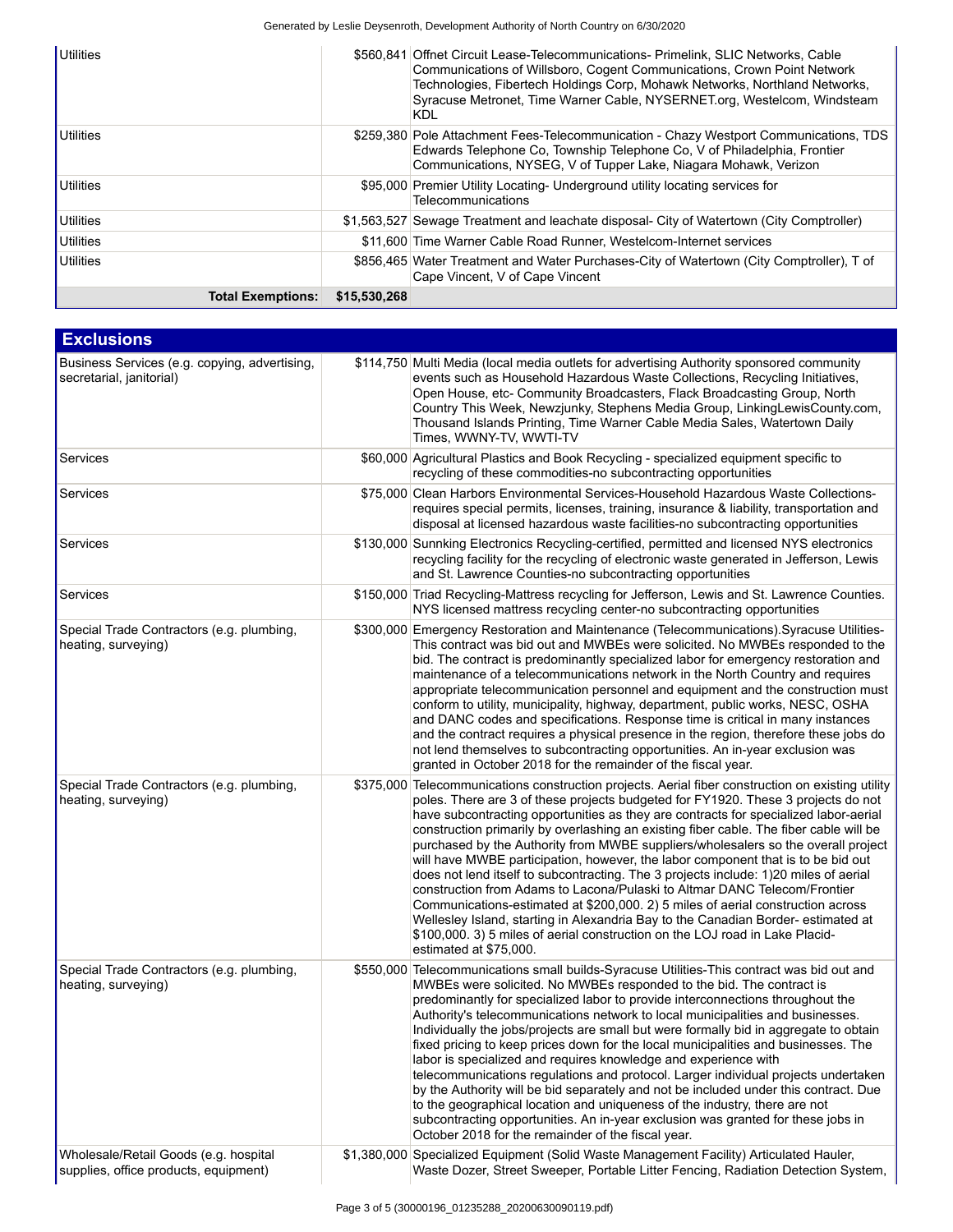|                                                                                |             | Litter Vacuum w/Power Unit, SCADA Transmission Devices, -commodity purchases-<br>no subcontracting opportunities                                                                                                                                                          |
|--------------------------------------------------------------------------------|-------------|---------------------------------------------------------------------------------------------------------------------------------------------------------------------------------------------------------------------------------------------------------------------------|
| Wholesale/Retail Goods (e.g. hospital<br>supplies, office products, equipment) |             | \$110,000 Specialized Equipment (Telecommunications) Prefabricated building shelter<br>equipped with generator, fire suppression system and other required options specific<br>for the telecommunications industry. Commodity purchase-no subcontracting<br>opportunities |
| Wholesale/Retail Goods (e.g. hospital<br>supplies, office products, equipment) |             | \$625,000 Specialized Equipment (Water Quality Water/Sewer facilities) Disinfection By-<br>Product Removal System, Mainline Valve Replacement, Pump Station Gen Set.<br>Commodity purchases-no subcontracting opportunities                                               |
| Wholesale/Retail Goods (e.g. hospital<br>supplies, office products, equipment) |             | \$100,000 Standardized telecommunication DMDW equipment (standardized because must be<br>able to communicate with existing equipment)-Infinera                                                                                                                            |
| <b>Total Exclusions:</b>                                                       | \$3,969,750 |                                                                                                                                                                                                                                                                           |

## **Goal Details**

| Category                             | <b>Goal Type</b> | <b>Projected</b><br>Prime % | <b>Projected</b><br>Sub % | Projected<br>Total % | Category Amount (\$)<br>(must sum to Available<br><b>Budget for Goals amount)</b> |
|--------------------------------------|------------------|-----------------------------|---------------------------|----------------------|-----------------------------------------------------------------------------------|
| C: Commodities                       | <b>MBE</b>       | 9.00%                       | $0.00\%$                  | 9.00%                | \$4,262,676                                                                       |
|                                      | <b>WBE</b>       | 21.00%                      | $0.00\%$                  | 21.00%               |                                                                                   |
| <b>ICC: Construction Consultants</b> | <b>MBE</b>       | $0.00\%$                    | $0.00\%$                  | $0.00\%$             | \$0                                                                               |
|                                      | <b>WBE</b>       | $0.00\%$                    | $0.00\%$                  | $0.00\%$             |                                                                                   |
| <b>CN: Construction</b>              | <b>MBE</b>       | $0.00\%$                    | 9.00%                     | $9.00\%$             | \$11,301,027                                                                      |
|                                      | <b>WBE</b>       | $5.00\%$                    | 16.00%                    | 21.00%               |                                                                                   |
| <b>SC: Services/Consultants</b>      | <b>MBE</b>       | 1.00%                       | 8.00%                     | $9.00\%$             | \$2,594,673                                                                       |
|                                      | <b>WBE</b>       | 9.00%                       | 12.00%                    | 21.00%               |                                                                                   |
| <b>Total</b>                         | <b>MBE</b>       | 2.26%                       | 6.74%                     | 9.00%                | \$18,158,376                                                                      |
|                                      | <b>WBE</b>       | 9.33%                       | 11.67%                    | 21.00%               |                                                                                   |

| <b>Goal Plan Documents</b>                        |                                                                                   |                                                                                         |
|---------------------------------------------------|-----------------------------------------------------------------------------------|-----------------------------------------------------------------------------------------|
| <b>Agency Overview</b>                            | $\begin{bmatrix} 1 & \mathbf{I} \\ 0 & \mathbf{I} \end{bmatrix}$ (PDF, 77.93 KB)  | 1-Agency Overview                                                                       |
|                                                   |                                                                                   | Filename: 1-Agency_Overview.pdf                                                         |
| Description of Procurement Strategy               | $\begin{bmatrix} 1 & 1 \\ 0 & 1 \end{bmatrix}$ (PDF, 153.89 KB)                   | 3-Procurement Strategy                                                                  |
|                                                   |                                                                                   | Filename: 3-Procurement_Strategy.pdf                                                    |
| Boilerplate Language                              | $\begin{bmatrix} 1 & 1 \\ 0 & 1 \end{bmatrix}$ (PDF, 151.62 KB)                   | 13-Procedures for Resolution of Contractor Issues                                       |
|                                                   |                                                                                   | Filename: 13-Procedures_for_Resolution_of_Contractor_Issues.pdf                         |
|                                                   | $\overline{L}_Q$ $\overline{\mathbf{t}}_I$ (PDF, 2.90 MB)                         | 7-Boilerplate Language                                                                  |
|                                                   |                                                                                   | Filename: 7-Boilerplate_Language.pdf                                                    |
| Agency M/WBE Operations /<br>Organizational Chart | LQ + (PDF, 172.94 KB)                                                             | 10-Contract Compliance Unit's Responsibilities                                          |
|                                                   |                                                                                   | Filename: 10-Contract_Compliance_Unit_s_Responsibilities.pdf                            |
|                                                   | $\begin{bmatrix} 1 & 1 \\ 0 & 1 \end{bmatrix}$ (PDF, 156.64 KB)                   | 8- MWBE Program Responsibilities                                                        |
|                                                   |                                                                                   | Filename: 8-MWBE_Program_Responsibilities.pdf                                           |
|                                                   | $\begin{bmatrix} 1 & 1 \\ 0 & 1 \end{bmatrix}$ (PDF, 334.14 KB)                   | 9-Administrative Units Responsibilities-Includes organizational chart                   |
|                                                   |                                                                                   | Filename: 9-Administrative_Unit_s_Responsibilities.pdf                                  |
| <b>Outreach Efforts</b>                           | $\begin{bmatrix} 1 & \mathbf{I} \\ 0 & \mathbf{I} \end{bmatrix}$ (PDF, 151.65 KB) | 11-Outreach Efforts                                                                     |
|                                                   |                                                                                   | Filename: 11-Outreach Efforts.pdf                                                       |
| <b>Standardized Forms</b>                         | $\begin{bmatrix} 1 & 0 \\ 0 & \frac{1}{2} \end{bmatrix}$ (PDF, 1.25 MB)           | 14-Standardized Forms                                                                   |
|                                                   |                                                                                   | Filename: 14-Standardized Forms.pdf                                                     |
| <b>Additional Documents</b>                       | $\begin{bmatrix} 1 & \mathbf{I} \\ 0 & \mathbf{I} \end{bmatrix}$ (PDF, 93.35 KB)  | 15-Internal Reporting Mechanisms                                                        |
|                                                   |                                                                                   | Filename: 15-Internal_Reporting_Mechanisms.pdf                                          |
|                                                   | LQ → (PDF, 157.79 KB)                                                             | 16-Agency Initiatives-Determination for Business Development                            |
|                                                   |                                                                                   | Filename: 16-Agency_Initiatives-<br>Determination_for_Areas_of_Business_Development.pdf |
|                                                   | $\begin{bmatrix} 1 & \mathbf{I} \\ 0 & \mathbf{I} \end{bmatrix}$ (PDF, 175.33 KB) | 2-Policy Statement-MWBE Goals for Contracts                                             |
|                                                   |                                                                                   | Filename: 2-Policy_Statement-MWBE_Goals_for_Contracts.pdf                               |
|                                                   |                                                                                   |                                                                                         |